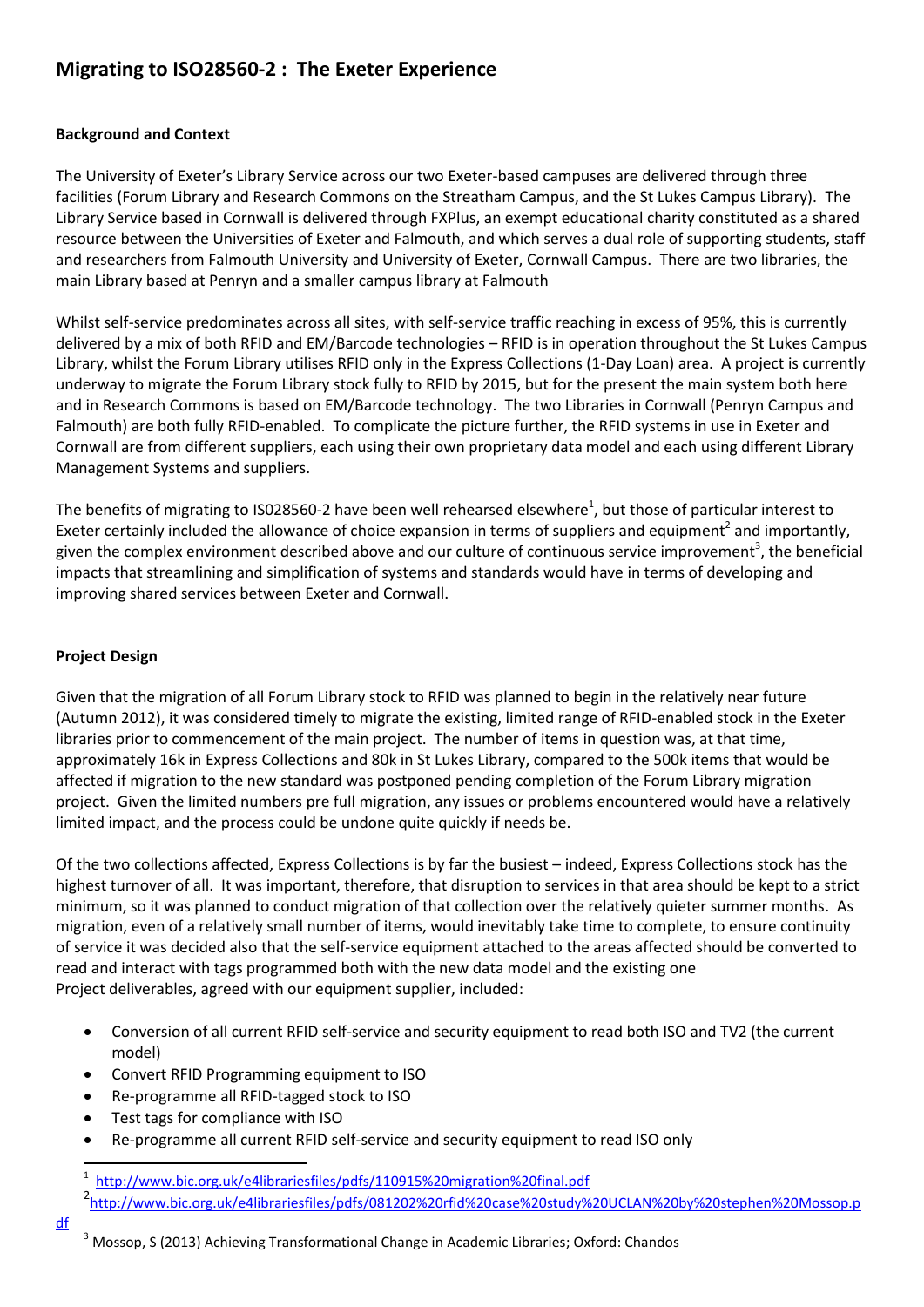#### **Compliance Testing Regime**

Although we were aware of one or two 'early adopters' of ISO28560-2 as the data model for their full RFID migration projects, we were unable to locate any library that had opted to migrate to it from their current data model. If we were to act as pioneers, we needed to ensure that the trail we blazed would be clear and safe for others to follow. We felt it very important, therefore, that we should be able to prove that the data model programmed to our tags was fully compliant with ISO28560-2. This would not only reassure other libraries considering a similar programme of retrospective migration that full compliance was achievable by using our methods, but would reassure ourselves that we would be able to achieve our aims in terms of stock movement and sharing between sites.

Since it would seem logical to expect that a supplier would ensure that their conversion and tag-reading equipment would work in harmony, we sought to verify compliance through a triangulation of tests using a mix of primary supplier and independently sourced equipment. At this time, as a result of our policy of selecting 'best of breed' equipment whenever possible, our range of RFID equipment included not only self-issue machines from our primary supplier, but stock management tools and a returns machine sourced from independent companies. These had been tuned originally to interact with our primary supplier's preferred data model, but as part of our migration we elected to have them re-programmed by their manufacturers to read only a pure form of the ISO28560-2 data model. To complete the testing environment, and for additional reassurance, we also purchased a software system created by a verifiably independent specialist compliance testing company<sup>4</sup>.

Since ISO28560-2 was designed to be non-proprietary, supplier-neutral, a failed reading at any one of these points of testing should reveal an underlying problem.

#### **Project Implementation**

**.** 

Our primary supplier having made the necessary changes to our self-service and security equipment, and having installed the new data model to our RFID programming tables, work to migrate the stock in Express Collections was completed very quickly. The team then moved to the St Lukes Library, where again work proceeded very swiftly.

Gathering the necessary compliance testing equipment took a little longer than expected, and by the time all was ready the team had completed almost half of the work to migrate the St Lukes Campus Library stock. Fortunately, or unfortunately (depending on your perspective), the testing regime very quickly proved its worth, and whilst all tags worked seamlessly with our proprietary equipment (so ensuring service continuity), an unexpectedly high number of tags failed to be read successfully by the testing equipment.

Widening the range and number of tests conducted, we were able to note that whilst newly programmed tags (i.e. new stock) worked fine, none of the converted tags (i.e. existing stock) passed the tests. Using the independent compliance-testing software, samples of readings taken from converted tags were analysed carefully, and compared to readings taken from newly programmed tags. It was discovered that whilst new tags contained just the standard ISO data, converted tags contained a range of unrelated data in addition to the standard ISO. For background, we prefer to use a simplified set of data for our tags, and in the original data model this took the format of Barcode number, country code, library ID, AFI (security) code and a 'set' value to indicate groups of items held together (book and CD set etc). Whilst numerous other fields are available in the ISO model, we restricted this to include a similar set to our original: Barcode number, ISIL code (equivalent to 'Library ID'), AFI (security code) and set value. All other information is held in and controlled through our Library Management System. The number of potential problem fields to be investigated was usefully limited, therefore, and, following consultation with our primary suppliers, it became clear that whilst the method used to programme both new and used tags was the same, in the case of reprogrammed tags the uploaded ISO data was in fact shorter in physical length than the format of the previous data model, leaving a trail of extraneous data visible to RFID readers.

<sup>&</sup>lt;sup>4</sup> We used specialist conformance testing software from Convergent Software: [https://www.convergent](https://www.convergent-software.co.uk/libraries.php)[software.co.uk/libraries.php](https://www.convergent-software.co.uk/libraries.php)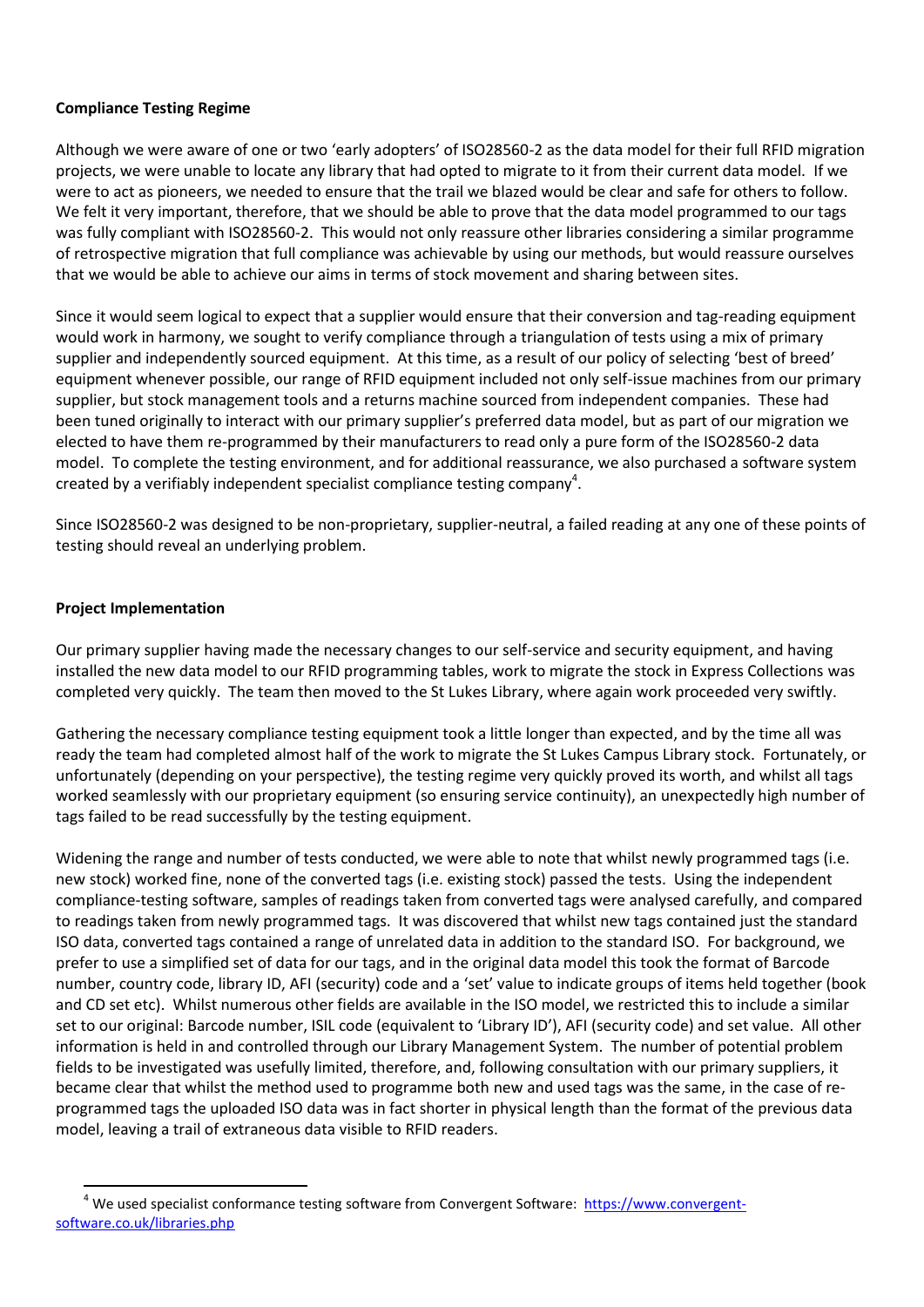The effect, of course, was confusion for equipment tuned to read pure ISO data, as they were unable to reconcile the extraneous data, whilst for proprietary equipment the effect had been anticipated and eliminated.



Fig 1. Example of unreadable coding



Fig 2. Example of readable coding

Clearly this presented a major problem, as it indicated that large quantities of our stock would not be visible to nonproprietary equipment. We suspended work on the stock-conversion, and began to explore solutions with our primary supplier. It was soon decided that an additional step was needed at the programming stage to ensure that any existing data was removed from the tag prior to re-programming with ISO data, and our supplier was able to supply update software very quickly. In recognition of their error, they also volunteered to pay for the staffing costs that would be involved in re-programming. The end result, as proved by further tests, was that both newly tagged and converted stock delivered the pure form of ISO we required in order to ensure full visibility across ranges of ISO